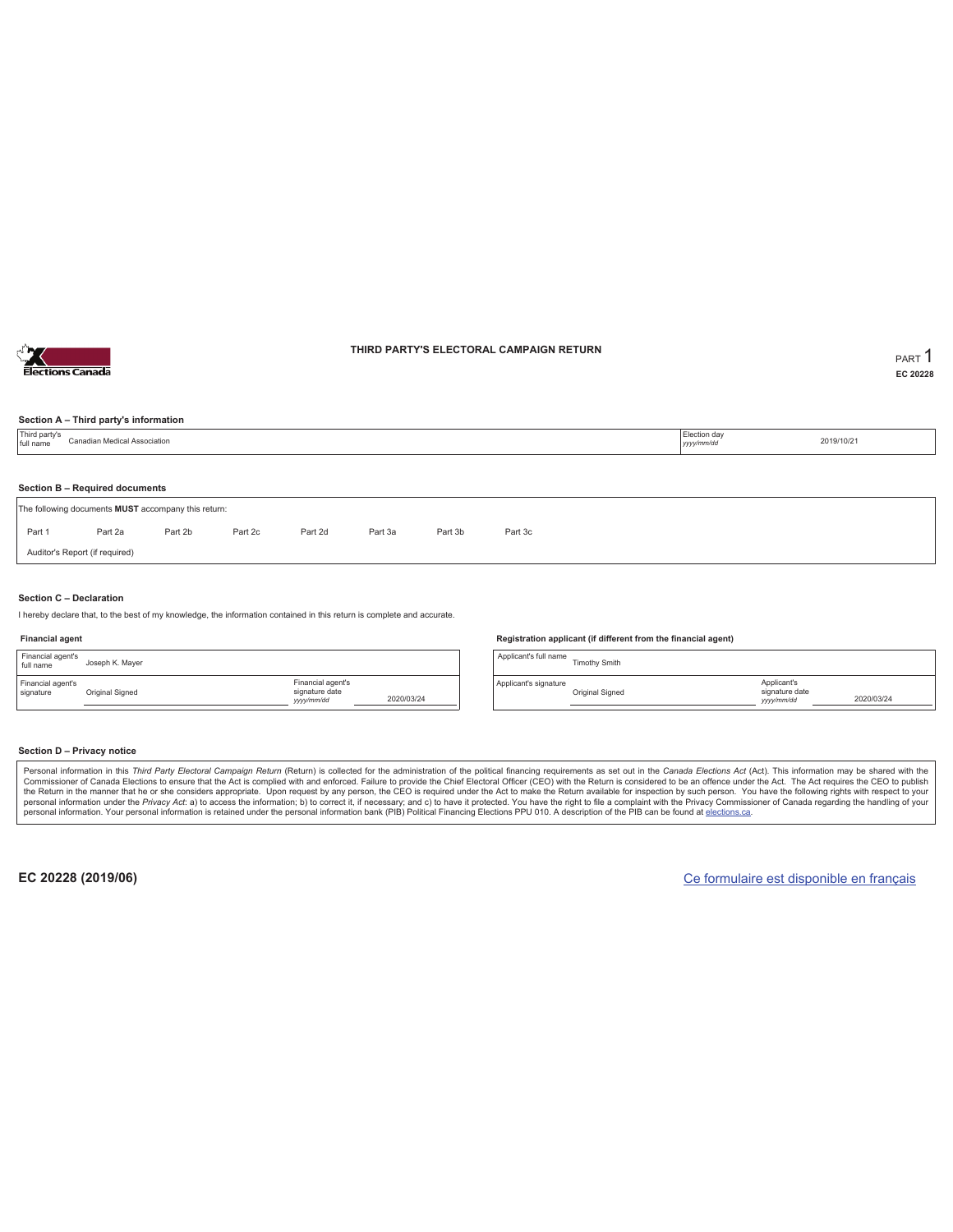

### **THIRD PARTY'S ELECTORAL CAMPAIGN RETURN Statement of monetary contributions received** PART 2a

| No.                                                                               | Full name                                              | <b>Street</b><br>no. | <b>Street</b> | Apt. | City | Prov./<br>Terr. | Postal<br>code | Date<br>received                                                               | Individual | <b>Business /</b><br>Commercial<br>organization | Government | <b>Trade union</b> | Corporation<br>capital | Unincorporated<br>without share organization or<br>association |
|-----------------------------------------------------------------------------------|--------------------------------------------------------|----------------------|---------------|------|------|-----------------|----------------|--------------------------------------------------------------------------------|------------|-------------------------------------------------|------------|--------------------|------------------------|----------------------------------------------------------------|
|                                                                                   |                                                        |                      |               |      |      |                 |                | yyyy/mm/dd                                                                     | \$         | \$                                              | \$         | \$                 | \$                     | \$                                                             |
|                                                                                   |                                                        |                      |               |      |      |                 |                |                                                                                |            |                                                 |            |                    |                        |                                                                |
|                                                                                   |                                                        |                      |               |      |      |                 |                |                                                                                |            |                                                 |            |                    |                        |                                                                |
|                                                                                   |                                                        |                      |               |      |      |                 |                |                                                                                |            |                                                 |            |                    |                        |                                                                |
|                                                                                   |                                                        |                      |               |      |      |                 |                |                                                                                |            |                                                 |            |                    |                        |                                                                |
|                                                                                   |                                                        |                      |               |      |      |                 |                |                                                                                |            |                                                 |            |                    |                        |                                                                |
|                                                                                   |                                                        |                      |               |      |      |                 |                |                                                                                |            |                                                 |            |                    |                        |                                                                |
|                                                                                   |                                                        |                      |               |      |      |                 |                |                                                                                |            |                                                 |            |                    |                        |                                                                |
|                                                                                   |                                                        |                      |               |      |      |                 |                |                                                                                |            |                                                 |            |                    |                        |                                                                |
|                                                                                   |                                                        |                      |               |      |      |                 |                |                                                                                |            |                                                 |            |                    |                        |                                                                |
|                                                                                   |                                                        |                      |               |      |      |                 |                |                                                                                |            |                                                 |            |                    |                        |                                                                |
|                                                                                   |                                                        |                      |               |      |      |                 |                |                                                                                |            |                                                 |            |                    |                        |                                                                |
|                                                                                   |                                                        |                      |               |      |      |                 |                |                                                                                |            |                                                 |            |                    |                        |                                                                |
|                                                                                   |                                                        |                      |               |      |      |                 |                |                                                                                |            |                                                 |            |                    |                        |                                                                |
|                                                                                   |                                                        |                      |               |      |      |                 |                |                                                                                |            |                                                 |            |                    |                        |                                                                |
|                                                                                   |                                                        |                      |               |      |      |                 |                | Totals carried forward from previous page \$                                   |            |                                                 |            |                    |                        |                                                                |
|                                                                                   |                                                        |                      |               |      |      |                 |                | Total amount of monetary contributions by contributors who gave over \$200 (A) |            |                                                 |            |                    |                        |                                                                |
|                                                                                   |                                                        |                      |               |      |      |                 |                | Number of contributors who gave over \$200                                     |            |                                                 |            |                    |                        |                                                                |
| Total amount of monetary contributions by contributors who gave \$200 or less (B) |                                                        |                      |               |      |      |                 |                |                                                                                |            |                                                 |            |                    |                        |                                                                |
| Number of contributors who gave \$200 or less                                     |                                                        |                      |               |      |      |                 |                |                                                                                |            |                                                 |            |                    |                        |                                                                |
|                                                                                   | Total amount of all monetary contributions (A+B)       |                      |               |      |      |                 |                |                                                                                |            |                                                 |            |                    |                        |                                                                |
|                                                                                   | Number of contributors who gave monetary contributions |                      |               |      |      |                 |                |                                                                                |            |                                                 |            |                    |                        |                                                                |

|  | Third<br><b>STATE OF BUILDING</b><br>party | ading"<br>Association | .<br>.<br>,,,, | 2019/10/2 | Page |  |  |  |
|--|--------------------------------------------|-----------------------|----------------|-----------|------|--|--|--|
|--|--------------------------------------------|-----------------------|----------------|-----------|------|--|--|--|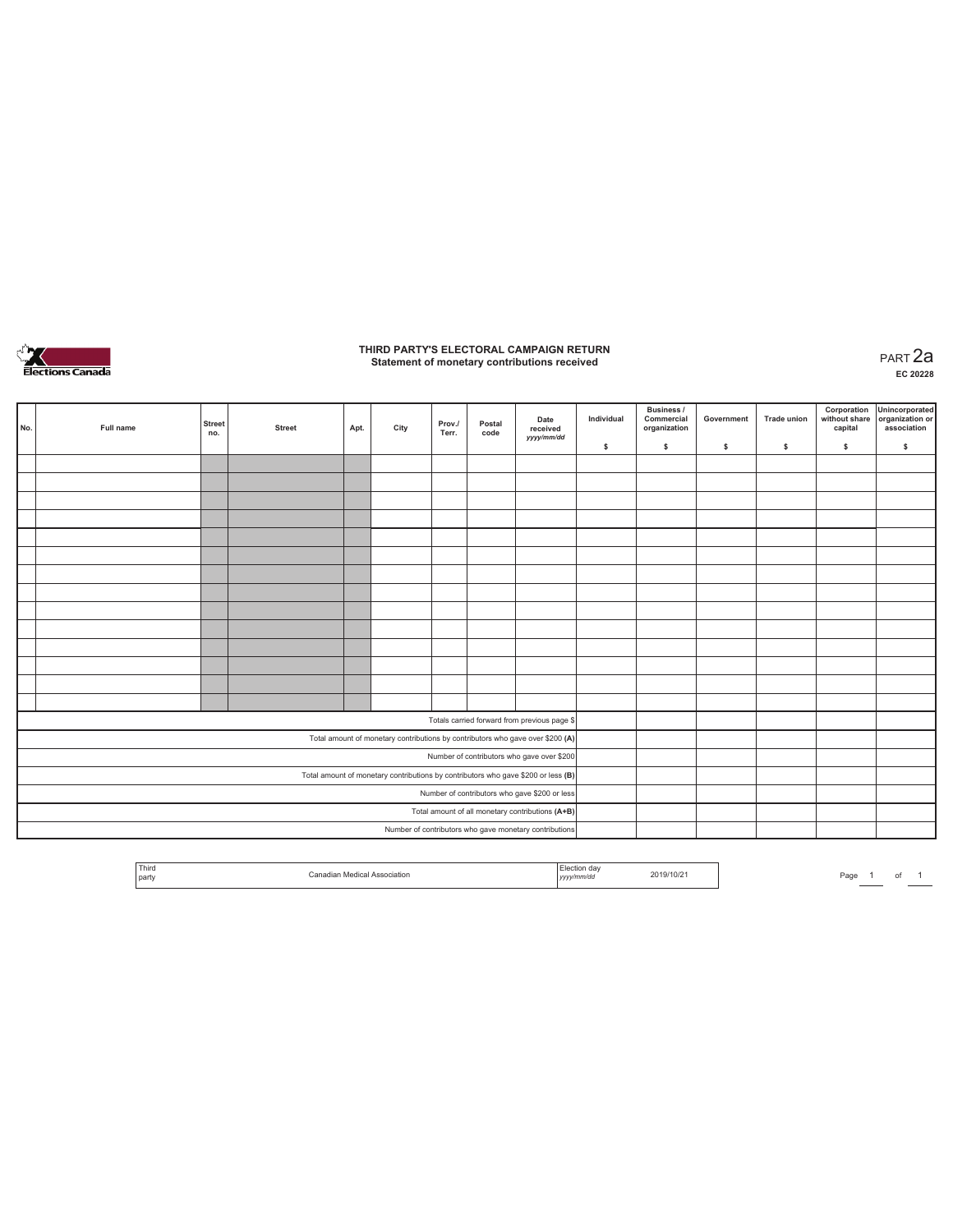

# **THIRD PARTY'S ELECTORAL CAMPAIGN RETURN Statement of non-monetary contributions received** PART 2b

| No. | Full name                                     | <b>Street</b><br>no. | <b>Street</b> | Apt. | City | Prov./<br>Terr. | Postal<br>code                                             | Date<br>received<br>yyyy/mm/dd                                                        | Individual | Business /<br>Commercial<br>organization | Government | <b>Trade union</b> | Corporation<br>without share<br>capital | Unincorporated<br>organization or<br>association |
|-----|-----------------------------------------------|----------------------|---------------|------|------|-----------------|------------------------------------------------------------|---------------------------------------------------------------------------------------|------------|------------------------------------------|------------|--------------------|-----------------------------------------|--------------------------------------------------|
|     |                                               |                      |               |      |      |                 |                                                            |                                                                                       | \$         | \$                                       | \$         | \$                 | \$                                      | \$                                               |
|     |                                               |                      |               |      |      |                 |                                                            |                                                                                       |            |                                          |            |                    |                                         |                                                  |
|     |                                               |                      |               |      |      |                 |                                                            |                                                                                       |            |                                          |            |                    |                                         |                                                  |
|     |                                               |                      |               |      |      |                 |                                                            |                                                                                       |            |                                          |            |                    |                                         |                                                  |
|     |                                               |                      |               |      |      |                 |                                                            |                                                                                       |            |                                          |            |                    |                                         |                                                  |
|     |                                               |                      |               |      |      |                 |                                                            |                                                                                       |            |                                          |            |                    |                                         |                                                  |
|     |                                               |                      |               |      |      |                 |                                                            |                                                                                       |            |                                          |            |                    |                                         |                                                  |
|     |                                               |                      |               |      |      |                 |                                                            |                                                                                       |            |                                          |            |                    |                                         |                                                  |
|     |                                               |                      |               |      |      |                 |                                                            |                                                                                       |            |                                          |            |                    |                                         |                                                  |
|     |                                               |                      |               |      |      |                 |                                                            |                                                                                       |            |                                          |            |                    |                                         |                                                  |
|     |                                               |                      |               |      |      |                 |                                                            |                                                                                       |            |                                          |            |                    |                                         |                                                  |
|     |                                               |                      |               |      |      |                 |                                                            |                                                                                       |            |                                          |            |                    |                                         |                                                  |
|     |                                               |                      |               |      |      |                 |                                                            |                                                                                       |            |                                          |            |                    |                                         |                                                  |
|     |                                               |                      |               |      |      |                 |                                                            |                                                                                       |            |                                          |            |                    |                                         |                                                  |
|     |                                               |                      |               |      |      |                 |                                                            |                                                                                       |            |                                          |            |                    |                                         |                                                  |
|     |                                               |                      |               |      |      |                 |                                                            | Totals carried forward from previous page \$                                          |            |                                          |            |                    |                                         |                                                  |
|     |                                               |                      |               |      |      |                 |                                                            | Total amount of non-monetary contributions by contributors who gave over \$200 (A)    |            |                                          |            |                    |                                         |                                                  |
|     |                                               |                      |               |      |      |                 |                                                            | Number of contributors who gave over \$200                                            |            |                                          |            |                    |                                         |                                                  |
|     |                                               |                      |               |      |      |                 |                                                            | Total amount of non-monetary contributions by contributors who gave \$200 or less (B) |            |                                          |            |                    |                                         |                                                  |
|     | Number of contributors who gave \$200 or less |                      |               |      |      |                 |                                                            |                                                                                       |            |                                          |            |                    |                                         |                                                  |
|     |                                               |                      |               |      |      |                 |                                                            | Total amount of all non-monetary contributions (A+B)                                  |            |                                          |            |                    |                                         |                                                  |
|     |                                               |                      |               |      |      |                 | Number of contributors who gave non-monetary contributions |                                                                                       |            |                                          |            |                    |                                         |                                                  |

| Third<br>and the control of the con-<br>party | ciation. | <b>Contract Contract Contract Contract</b><br>,,,,<br>.<br>$\sim$ $\sim$ | 2019/10/21 | Page | $\sim$ |  |
|-----------------------------------------------|----------|--------------------------------------------------------------------------|------------|------|--------|--|
|                                               |          |                                                                          |            |      |        |  |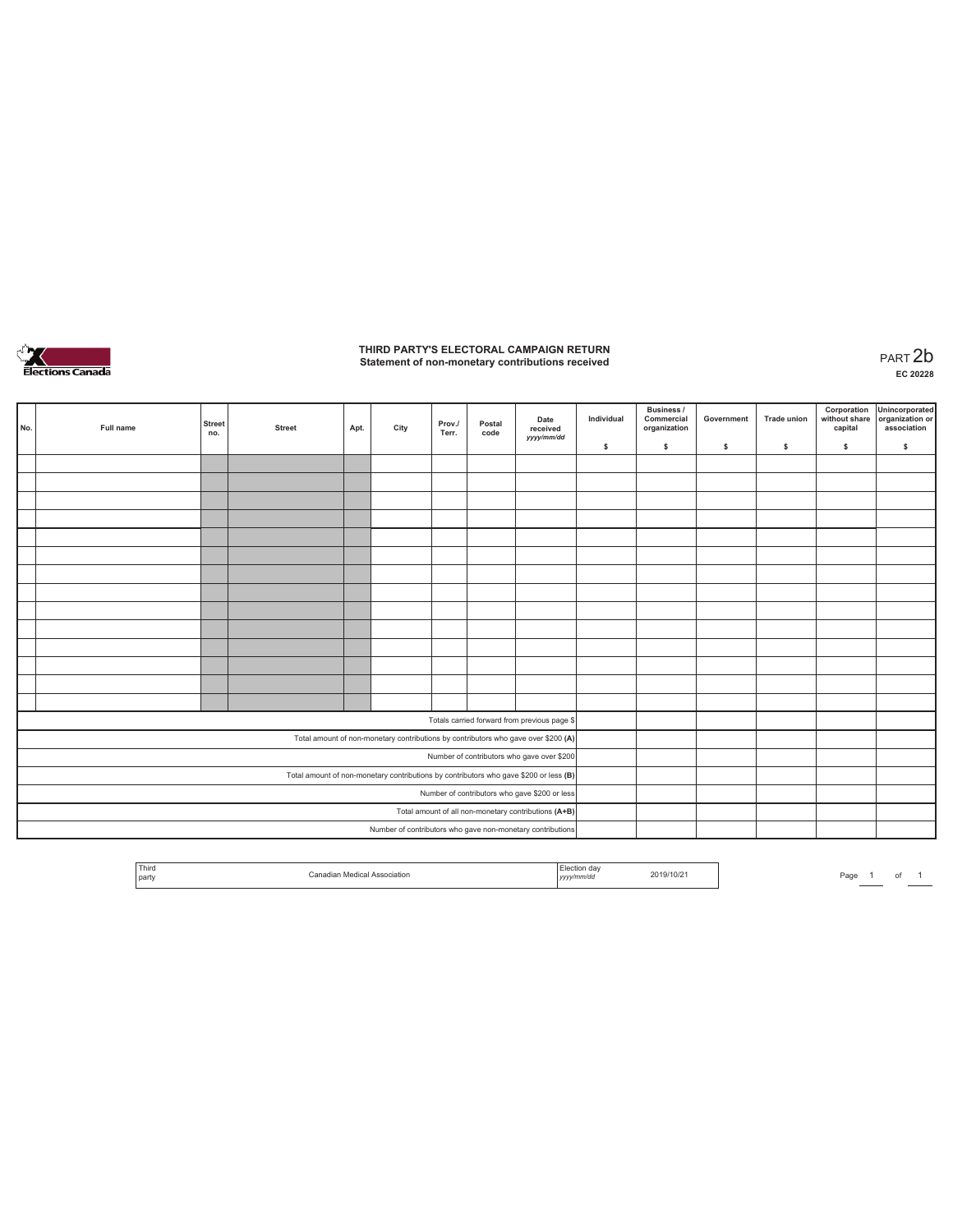

### **THIRD PARTY'S ELECTORAL CAMPAIGN RETURN Statement of operating loans received** PART 2c

**EC 20228**

| No.                                          | Full name | <b>Street</b><br>no. | <b>Street</b>                            | Apt. | City | Prov./<br>Terr. | Postal<br>code | Date<br>received<br>yyyy/mm/dd                                  | Individual | <b>Business /</b><br>Commercial<br>organization | Government | <b>Trade union</b> | Corporation<br>without share<br>capital | Unincorporated<br>organization or<br>association |
|----------------------------------------------|-----------|----------------------|------------------------------------------|------|------|-----------------|----------------|-----------------------------------------------------------------|------------|-------------------------------------------------|------------|--------------------|-----------------------------------------|--------------------------------------------------|
|                                              |           |                      |                                          |      |      |                 |                |                                                                 | \$         | \$.                                             | \$         | s                  | \$                                      | $\mathbb S$                                      |
|                                              |           |                      |                                          |      |      |                 |                |                                                                 |            |                                                 |            |                    |                                         |                                                  |
|                                              |           |                      |                                          |      |      |                 |                |                                                                 |            |                                                 |            |                    |                                         |                                                  |
|                                              |           |                      |                                          |      |      |                 |                |                                                                 |            |                                                 |            |                    |                                         |                                                  |
|                                              |           |                      |                                          |      |      |                 |                |                                                                 |            |                                                 |            |                    |                                         |                                                  |
|                                              |           |                      |                                          |      |      |                 |                |                                                                 |            |                                                 |            |                    |                                         |                                                  |
|                                              |           |                      |                                          |      |      |                 |                |                                                                 |            |                                                 |            |                    |                                         |                                                  |
|                                              |           |                      |                                          |      |      |                 |                |                                                                 |            |                                                 |            |                    |                                         |                                                  |
|                                              |           |                      |                                          |      |      |                 |                |                                                                 |            |                                                 |            |                    |                                         |                                                  |
|                                              |           |                      |                                          |      |      |                 |                |                                                                 |            |                                                 |            |                    |                                         |                                                  |
|                                              |           |                      |                                          |      |      |                 |                |                                                                 |            |                                                 |            |                    |                                         |                                                  |
|                                              |           |                      |                                          |      |      |                 |                |                                                                 |            |                                                 |            |                    |                                         |                                                  |
|                                              |           |                      |                                          |      |      |                 |                |                                                                 |            |                                                 |            |                    |                                         |                                                  |
|                                              |           |                      |                                          |      |      |                 |                |                                                                 |            |                                                 |            |                    |                                         |                                                  |
|                                              |           |                      |                                          |      |      |                 |                |                                                                 |            |                                                 |            |                    |                                         |                                                  |
|                                              |           |                      |                                          |      |      |                 |                | Totals carried forward from previous page \$                    |            |                                                 |            |                    |                                         |                                                  |
|                                              |           |                      |                                          |      |      |                 |                | Total amount of loans by lenders who provided over \$200 (A)    |            |                                                 |            |                    |                                         |                                                  |
|                                              |           |                      |                                          |      |      |                 |                | Number of lenders who provided over \$200                       |            |                                                 |            |                    |                                         |                                                  |
|                                              |           |                      |                                          |      |      |                 |                | Total amount of loans by lenders who provided \$200 or less (B) |            |                                                 |            |                    |                                         |                                                  |
| Number of lenders who provided \$200 or less |           |                      |                                          |      |      |                 |                |                                                                 |            |                                                 |            |                    |                                         |                                                  |
|                                              |           |                      |                                          |      |      |                 |                | Total amount of all loans (A+B)                                 |            |                                                 |            |                    |                                         |                                                  |
|                                              |           |                      | Number of all lenders who provided loans |      |      |                 |                |                                                                 |            |                                                 |            |                    |                                         |                                                  |

| Third<br>ciation<br>party | 19/10/21<br>:/mm/dc<br>,,,,, |
|---------------------------|------------------------------|
|---------------------------|------------------------------|

Page  $1$  of  $1$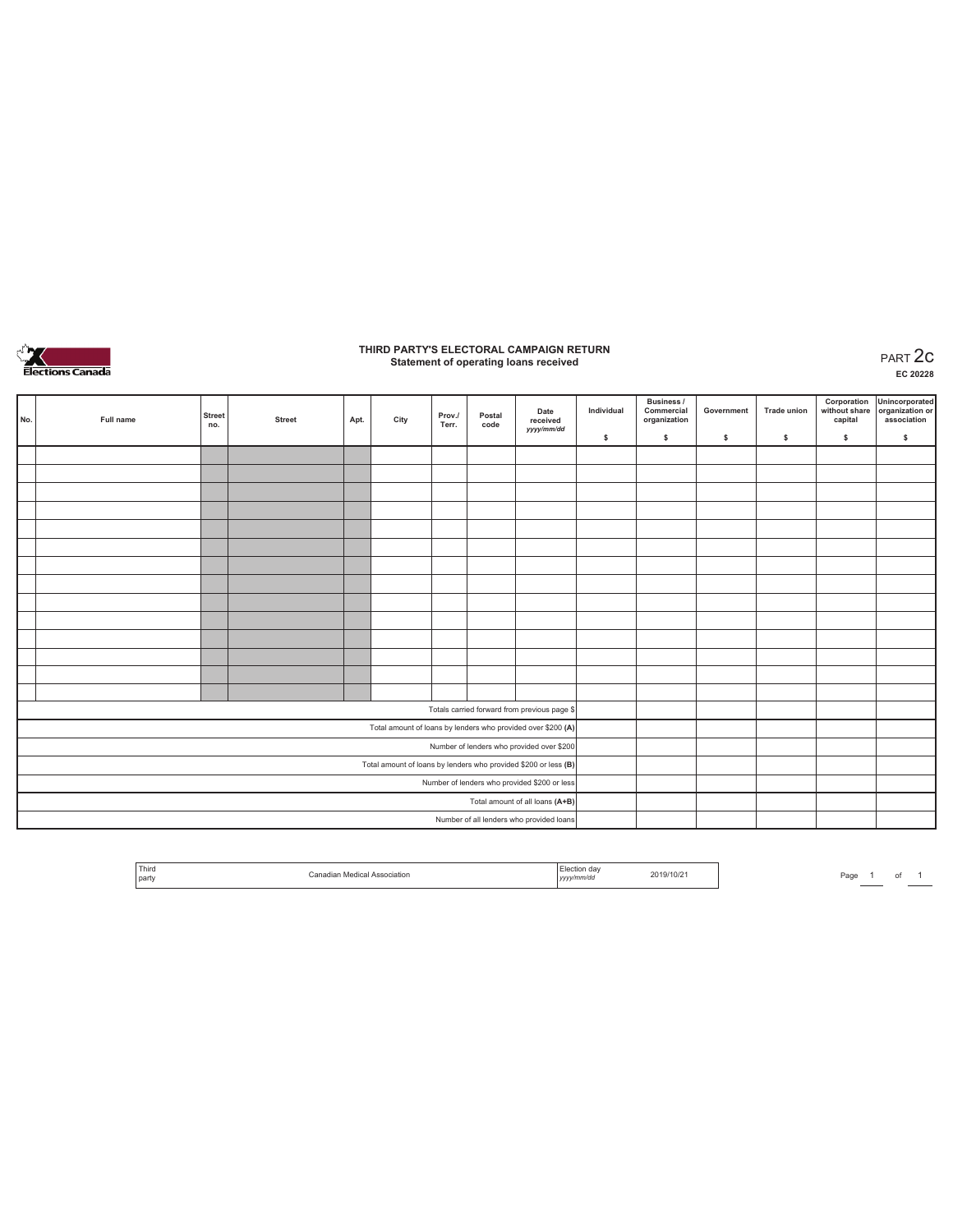

### **THIRD PARTY'S ELECTORAL CAMPAIGN RETURN Summary of inflows** PART 2d

| No.   | Type of contributor / lender                 | Monetary<br>contributions<br>(Part 2a)<br>\$ | Non-monetary<br>contributions<br>(Part 2b)<br>\$ | Loans<br>(Part 2c)<br>s | Total<br>\$ | Number of<br>contributors and<br>lenders |
|-------|----------------------------------------------|----------------------------------------------|--------------------------------------------------|-------------------------|-------------|------------------------------------------|
| 1.    | Individuals                                  |                                              |                                                  |                         |             |                                          |
| 2.    | Businesses / Commercial organizations        |                                              |                                                  |                         |             |                                          |
| 3.    | Governments                                  |                                              |                                                  |                         |             |                                          |
| 4.    | Trade unions                                 |                                              |                                                  |                         |             |                                          |
| 5.    | Corporations without share capital           |                                              |                                                  |                         |             |                                          |
| 6.    | Unincorporated organizations or associations |                                              |                                                  |                         |             |                                          |
| 7.    | Total (items 1 to 6)                         |                                              |                                                  |                         |             |                                          |
| Total |                                              |                                              |                                                  |                         |             |                                          |
| 8.    | Amount of third party's resources used       |                                              |                                                  |                         |             |                                          |
| 9.    | Grand total (items 7 and 8)                  |                                              |                                                  |                         |             |                                          |

| Third<br>.<br><b>Darty</b> | Canadian Medical Association | Election dav<br>$\sim$<br>yyyy/mm/dd | 2019/10/21 |
|----------------------------|------------------------------|--------------------------------------|------------|
|                            |                              |                                      |            |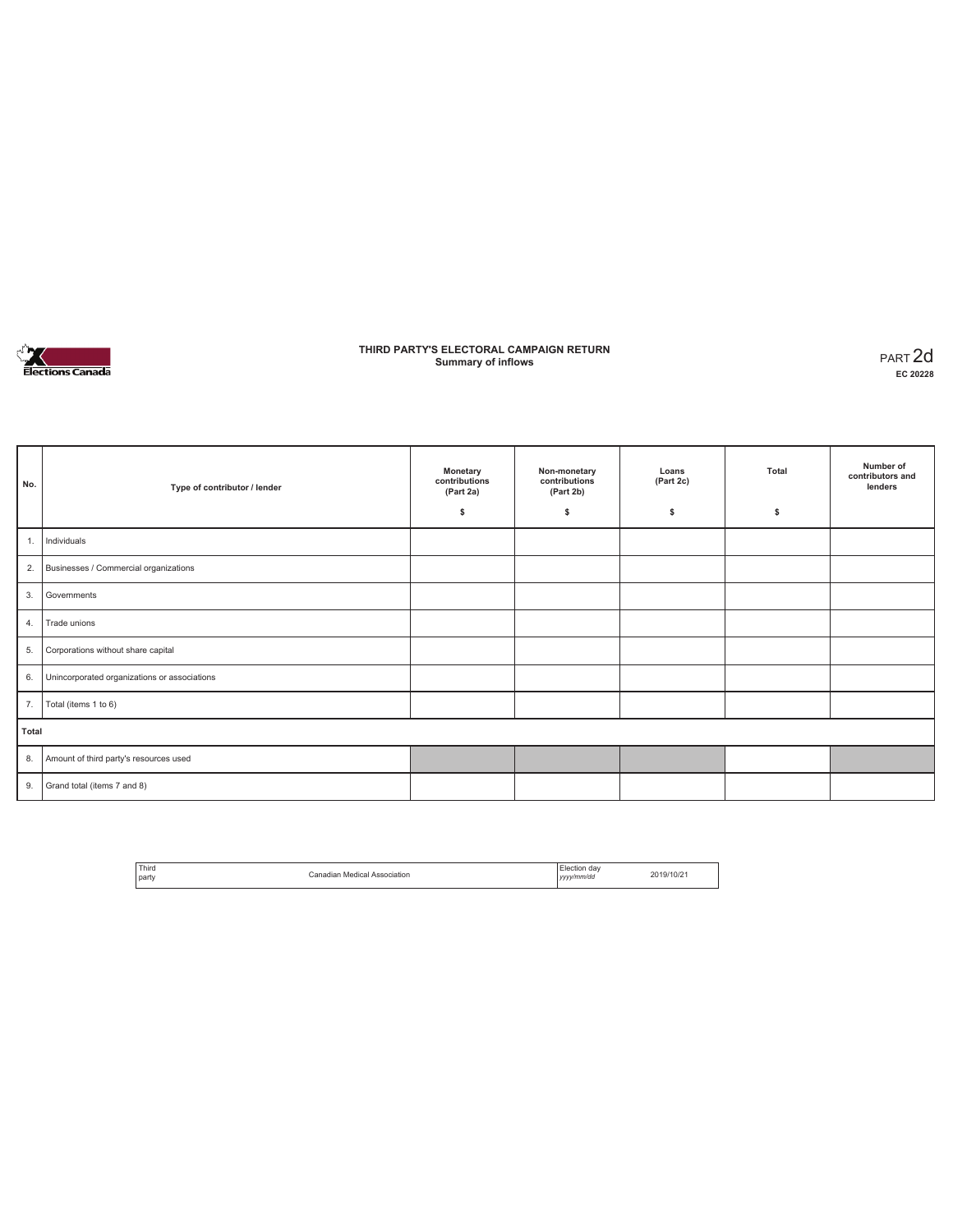

#### **THIRD PARTY'S ELECTORAL CAMPAIGN RETURN Statement of expenses incurred for regulated activities that take place during the pre-election period**  *(Only applicable to a fixed-date general election)*

PART 3a **EC 20228**

For a list of expense types, expense categories and expense subcategories, refer to Annex II in the Instructions.

| No. | Date<br>incurred<br>yyyy/mm/dd | ED Code<br>(if applicable) | Supplier | <b>Expense type</b> | Expense<br>category | Expense<br>subcategory | Starting date<br>of activity,<br>advertisement<br>advertisement<br>dvertisement<br>or survey<br>yyyy/mm/dd | or survey<br>yyyy/mm/dd | Place of activity or<br>advertisement        | <b>Expense amount</b><br>\$ |
|-----|--------------------------------|----------------------------|----------|---------------------|---------------------|------------------------|------------------------------------------------------------------------------------------------------------|-------------------------|----------------------------------------------|-----------------------------|
|     |                                |                            |          |                     |                     |                        |                                                                                                            |                         |                                              |                             |
|     |                                |                            |          |                     |                     |                        |                                                                                                            |                         |                                              |                             |
|     |                                |                            |          |                     |                     |                        |                                                                                                            |                         |                                              |                             |
|     |                                |                            |          |                     |                     |                        |                                                                                                            |                         |                                              |                             |
|     |                                |                            |          |                     |                     |                        |                                                                                                            |                         |                                              |                             |
|     |                                |                            |          |                     |                     |                        |                                                                                                            |                         |                                              |                             |
|     |                                |                            |          |                     |                     |                        |                                                                                                            |                         |                                              |                             |
|     |                                |                            |          |                     |                     |                        |                                                                                                            |                         |                                              |                             |
|     |                                |                            |          |                     |                     |                        |                                                                                                            |                         |                                              |                             |
|     |                                |                            |          |                     |                     |                        |                                                                                                            |                         |                                              |                             |
|     |                                |                            |          |                     |                     |                        |                                                                                                            |                         |                                              |                             |
|     |                                |                            |          |                     |                     |                        |                                                                                                            |                         |                                              |                             |
|     |                                |                            |          |                     |                     |                        |                                                                                                            |                         |                                              |                             |
|     |                                |                            |          |                     |                     |                        |                                                                                                            |                         |                                              |                             |
|     |                                |                            |          |                     |                     |                        |                                                                                                            |                         |                                              |                             |
|     |                                |                            |          |                     |                     |                        |                                                                                                            |                         |                                              |                             |
|     |                                |                            |          |                     |                     |                        |                                                                                                            |                         |                                              |                             |
|     |                                |                            |          |                     |                     |                        |                                                                                                            |                         | Totals carried forward from previous page \$ |                             |
|     |                                |                            |          |                     |                     |                        |                                                                                                            |                         | Total \$                                     |                             |

| ' Third<br>the contract of the contract of<br>party | sociation | dav<br>.rior<br>v/mm/da<br> | 2019/10/2 |
|-----------------------------------------------------|-----------|-----------------------------|-----------|
|-----------------------------------------------------|-----------|-----------------------------|-----------|

Page  $\frac{1}{\phantom{1}}$  of  $\frac{1}{\phantom{1}}$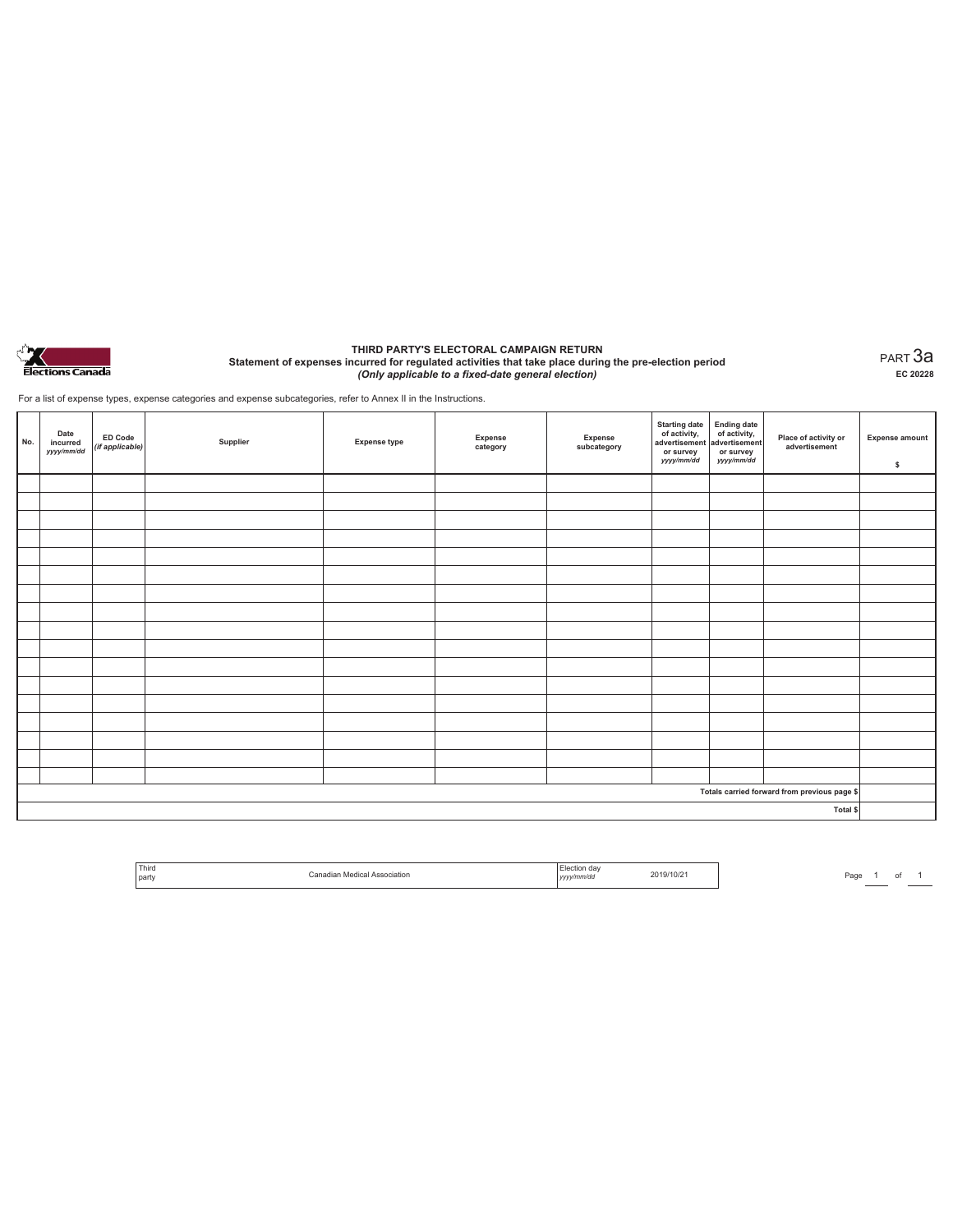

#### **THIRD PARTY'S ELECTORAL CAMPAIGN RETURN Statement of expenses incurred for regulated activities that take place during the election period**<br>PART  $3b$

**EC 20228**

For a list of expense types, expense categories and expense subcategories, refer to Annex II in the Instructions.

| No.            | Date<br>incurred<br>yyyy/mm/dd | <b>ED Code</b><br>(if applicable) | Supplier                              | <b>Expense type</b>          | <b>Expense</b><br>category | <b>Expense</b><br>subcategory | <b>Starting date</b><br>of activity,<br>advertisement<br>or survey<br>yyyy/mm/dd | <b>Ending date</b><br>of activity,<br>advertisement<br>or survey<br>yyyy/mm/dd | Place of activity or<br>advertisement        | <b>Expense amount</b><br>s |
|----------------|--------------------------------|-----------------------------------|---------------------------------------|------------------------------|----------------------------|-------------------------------|----------------------------------------------------------------------------------|--------------------------------------------------------------------------------|----------------------------------------------|----------------------------|
|                | 2019/06/30                     |                                   | <b>Sussex Strategy</b>                | <b>Elections Advertising</b> | Design and development     | Design and development        | 2019/09/11                                                                       | 2019/10/20                                                                     | National                                     | 303.48                     |
| $\overline{2}$ | 2019/07/09                     |                                   | Collective IQ                         | Elections Advertising        | Design and development     | Design and development        | 2019/09/11                                                                       | 2019/10/20                                                                     | National                                     | 19,520.75                  |
| 3              | 2019/07/19                     |                                   | inMotion                              | Elections Advertising        | Design and development     | Design and development        | 2019/09/11                                                                       | 2019/10/20                                                                     | National                                     | 3.480.40                   |
|                | 2019/07/30                     |                                   | Collective IQ                         | <b>Elections Advertising</b> | Design and development     | Design and development        | 2019/09/11                                                                       | 2019/10/20                                                                     | National                                     | 19,520.75                  |
| 5              | 2019/08/05                     |                                   | Collective IQ                         | Elections Advertising        | Advertising                | Design and development        | 2019/09/11                                                                       | 2019/10/20                                                                     | National                                     | 5.650.00                   |
| 6              | 2019/08/15                     |                                   | Metronome Communications              | Elections Advertising        | Advertising                | Print Media                   | 2019/09/11                                                                       | 2019/10/20                                                                     | National                                     | 1.090.45                   |
|                | 2019/08/15                     |                                   | Metronome Communications              | Elections Advertising        | Advertisina                | Print Media                   | 2019/09/11                                                                       | 2019/10/20                                                                     | National                                     | 593.25                     |
| 8              | 2019/08/15                     |                                   | Metronome Communications              | Elections Advertising        | Advertising                | Design and development        | 2019/09/11                                                                       | 2019/10/20                                                                     | National                                     | 2.141.35                   |
| 9              | 2019/08/15                     |                                   | Metronome Communications              | Elections Advertising        | Advertisina                | Design and development        | 2019/09/11                                                                       | 2019/10/20                                                                     | National                                     | 355.95                     |
| 10             | 2019/08/30                     |                                   | Genumark Promotional Merchandise Inc. | Elections Advertising        | Advertisina                | Other (buttons)               | 2019/09/11                                                                       | 2019/10/20                                                                     | National                                     | 1.599.81                   |
| 11             | 2019/08/30                     |                                   | Genumark Promotional Merchandise Inc. | Elections Advertising        | Advertising                | Other (French t-shirts)       | 2019/09/11                                                                       | 2019/10/20                                                                     | National                                     | 3,777.10                   |
| 12             | 2019/08/30                     |                                   | Genumark Promotional Merchandise Inc. | Elections Advertising        | Advertising                | Other (English t-shirts)      | 2019/09/11                                                                       | 2019/10/20                                                                     | National                                     | 15,038.01                  |
| 13             | 2019/08/31                     |                                   | Sussex Strategy                       | Elections Advertising        | Advertising                | Social media (design and mail | 2019/09/11                                                                       | 2019/10/20                                                                     | National, riding-specific                    | 50,781.13                  |
| 14             | 2019/08/31                     |                                   | Industrial Media Inc.                 | Elections Advertising        | Advertising                | Design and development        | 2019/09/11                                                                       | 2019/10/20                                                                     | National                                     | 3,757.25                   |
| 15             | 2019/09/11                     |                                   | Metronome Communications              | Elections Advertising        | Advertising                | Print media                   | 2019/09/11                                                                       | 2019/10/20                                                                     | National                                     | 1,124.35                   |
| 16             | 2019/09/11                     |                                   | Metronome Communications              | Elections Advertising        | Advertisina                | Print media                   | 2019/09/11                                                                       | 2019/10/20                                                                     | National                                     | 548.05                     |
| 17             | 2019/09/11                     |                                   | Metronome Communications              | Elections Advertising        | Advertising                | Social media (design and mail | 2019/09/11                                                                       | 2019/10/20                                                                     | National                                     | 361.60                     |
|                |                                |                                   |                                       |                              |                            |                               |                                                                                  |                                                                                | Totals carried forward from previous page \$ |                            |
|                |                                |                                   |                                       |                              |                            |                               |                                                                                  |                                                                                | <b>Total \$</b>                              | 129.643.68                 |

Page <sup>1</sup> of <sup>4</sup> Third party Canadian Medical Association Election day *yyyy/mm/dd* 2019/10/21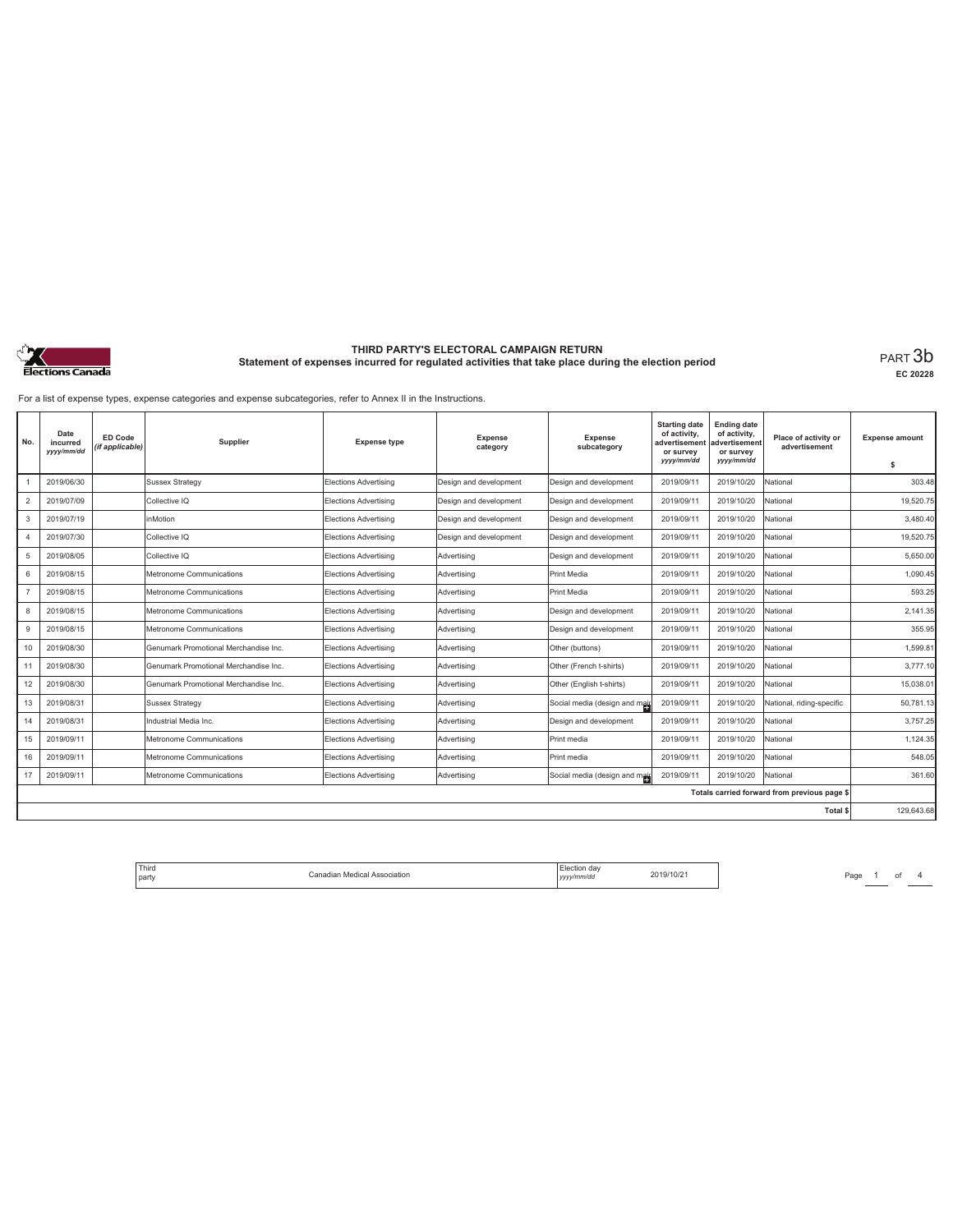

# **THIRD PARTY'S ELECTORAL CAMPAIGN RETURN Statement of expenses incurred for regulated activities that take place during the election period** PART 3b

**EC 20228**

For a list of expense types, expense categories and expense subcategories, refer to Annex II in the Instructions.

| No. | Date<br>incurred<br>yyyy/mm/dd | <b>ED Code</b><br>(if applicable) | Supplier                      | <b>Expense type</b>   | <b>Expense</b><br>category | <b>Expense</b><br>subcategory | <b>Starting date</b><br>of activity,<br>advertisement<br>or survey<br>yyyy/mm/dd | <b>Ending date</b><br>of activity,<br>advertisement<br>or survey<br>yyyy/mm/dd | Place of activity or<br>advertisement        | <b>Expense amount</b><br>s |
|-----|--------------------------------|-----------------------------------|-------------------------------|-----------------------|----------------------------|-------------------------------|----------------------------------------------------------------------------------|--------------------------------------------------------------------------------|----------------------------------------------|----------------------------|
| 18  | 2019/09/11                     |                                   | <b>Sussex Strategy</b>        | Elections Advertising | Social media               | Social media (design and mail | 2019/09/11                                                                       | 2019/10/20                                                                     | National                                     | 1.771.40                   |
| 19  | 2019/09/24                     | 35-076                            | Chez Zora                     | Elections Advertising | Other                      | Other (Catering)              | 2019/09/24                                                                       | 2019/09/24                                                                     | Orleans, ON                                  | 317.08                     |
| 20  | 2019/09/24                     |                                   | Facebook                      | Elections Advertising | Social media               | Social media (design and main | 2019/09/11                                                                       | 2019/10/20                                                                     | National                                     | 500.00                     |
| 21  | 2019/09/20                     |                                   | Exhibit Lead                  | Elections Advertising | Signs                      | Signs (media wall and banner) | 2019/09/11                                                                       | 2019/10/20                                                                     | National                                     | 2,054.34                   |
| 22  | 2019/09/24                     |                                   | Metronome Communications      | Elections Advertising | Social media               | Social media (design and mail | 2019/09/11                                                                       | 2019/10/20                                                                     | National                                     | 4.870.30                   |
| 23  | 2019/09/24                     |                                   | Metronome Communications      | Elections Advertising | Design and development     | Design and development        | 2019/09/11                                                                       | 2019/10/20                                                                     | National                                     | 508.50                     |
| 24  | 2019/10/01                     |                                   | inMotion                      | Elections Advertising | Print media                | Print media (campaign boxes)  | 2019/09/11                                                                       | 2019/10/20                                                                     | National                                     | 1.270.12                   |
| 25  | 2019/09/26                     |                                   | Metronome Communications      | Elections Advertising | Design and development     | Design and development        | 2019/09/11                                                                       | 2019/10/20                                                                     | National                                     | 553.70                     |
| 26  | 2019/09/24                     |                                   | <b>Skyfly Productions</b>     | Elections Advertising | Production costs           | Production costs for videos   | 2019/09/11                                                                       | 2019/10/20                                                                     | National                                     | 621.50                     |
| 27  | 2019/09/30                     |                                   | Banfield                      | Elections Advertising | Social media               | Social media (design and mail | 2019/09/11                                                                       | 2019/10/20                                                                     | National                                     | 23.309.08                  |
| 28  | 2019/09/30                     |                                   | Banfield                      | Elections Advertising | Placement costs            | Placement costs               | 2019/09/16                                                                       | 2019/10/20                                                                     | National                                     | 1,469.00                   |
| 29  | 2019/10/05                     | 59-041                            | West Shore Parks & Recreation | Elections Advertising | Other                      | Other (Catering)              | 2019/10/05                                                                       | 2019/10/05                                                                     | Victoria, BC                                 | 530.70                     |
| 30  | 2019/09/30                     |                                   | Banfield                      | Elections Advertising | Placement costs            | Placement costs               | 2019/09/16                                                                       | 2019/10/20                                                                     | National                                     | 38,898.01                  |
| 31  | 2019/09/11                     |                                   | Metronome Communications      | Elections Advertising | Social media               | Social media (design and mail | 2019/09/11                                                                       | 2019/10/20                                                                     | National                                     | 384.20                     |
| 32  | 2019/09/11                     |                                   | Metronome Communications      | Elections Advertising | Design and development     | Design and development        | 2019/09/11                                                                       | 2019/10/20                                                                     | National                                     | 757.10                     |
| 33  | 2019/09/24                     |                                   | Metronome Communications      | Elections Advertising | Design and development     | Design and development        | 2019/09/11                                                                       | 2019/10/20                                                                     | National                                     | 322.05                     |
| 34  | 2019/10/31                     |                                   | Banfield                      | Elections Advertising | Social media               | Design and maintenance        | 2019/09/11                                                                       | 2019/10/20                                                                     | National                                     | 55.223.92                  |
|     |                                |                                   |                               |                       |                            |                               |                                                                                  |                                                                                | Totals carried forward from previous page \$ | 129,643.68                 |
|     |                                |                                   |                               |                       |                            |                               |                                                                                  |                                                                                | <b>Total \$</b>                              | 263.004.68                 |

| 2019/10/21 |
|------------|
|            |

Page  $2$  of  $4$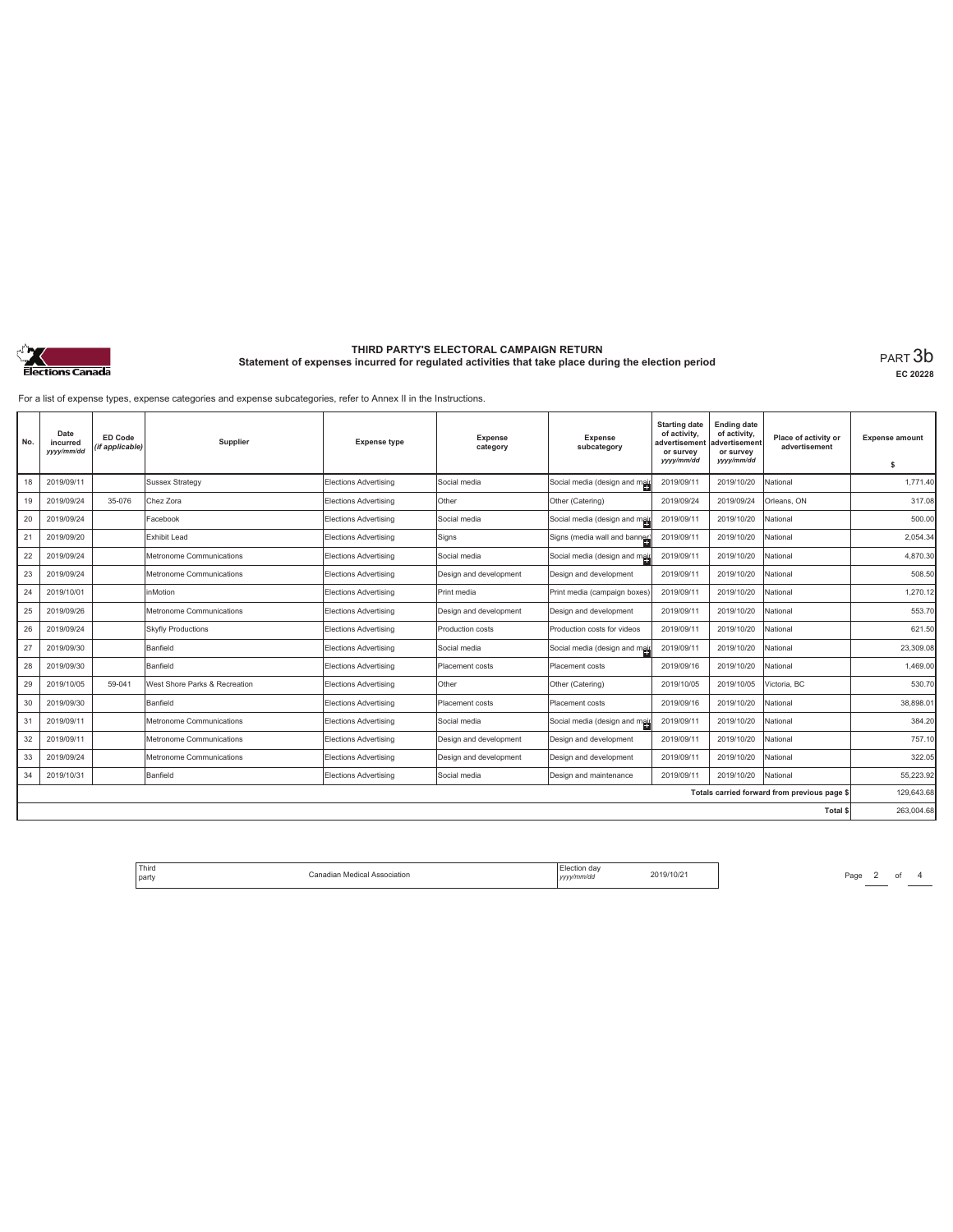

# **THIRD PARTY'S ELECTORAL CAMPAIGN RETURN Statement of expenses incurred for regulated activities that take place during the election period** PART 3b

**EC 20228**

For a list of expense types, expense categories and expense subcategories, refer to Annex II in the Instructions.

| No. | Date<br>incurred<br>yyyy/mm/dd | ED Code<br>(if applicable) | Supplier              | <b>Expense type</b>          | <b>Expense</b><br>category | <b>Expense</b><br>subcategory | <b>Starting date</b><br>of activity,<br>advertisemen<br>or survey | <b>Ending date</b><br>of activity,<br>advertisement<br>or survey | Place of activity or<br>advertisement        | <b>Expense amount</b> |
|-----|--------------------------------|----------------------------|-----------------------|------------------------------|----------------------------|-------------------------------|-------------------------------------------------------------------|------------------------------------------------------------------|----------------------------------------------|-----------------------|
|     |                                |                            |                       |                              |                            |                               | yyyy/mm/dd                                                        | yyyy/mm/dd                                                       |                                              | s                     |
| 35  | 2019/10/08                     |                            | Collective IQ         | <b>Elections Advertising</b> | Design and development     | Design and development        | 2019/09/11                                                        | 2019/10/20                                                       | National                                     | 13,398.98             |
| 36  | 2019/10/08                     |                            | Collective IQ         | <b>Elections Advertising</b> | Social media               | Design and maintenance        | 2019/09/11                                                        | 2019/10/20                                                       | National                                     | 5,650.00              |
| 37  | 2019/10/08                     |                            | Collective IQ         | Elections Advertising        | Social media               | Design and maintenance        | 2019/09/11                                                        | 2019/10/20                                                       | National                                     | 4,407.00              |
| 38  | 2019/10/09                     |                            | Collective IQ         | Elections Advertising        | Social media               | Design and maintenance        | 2019/09/11                                                        | 2019/10/20                                                       | National                                     | 1,039.60              |
| 39  | 2019/10/31                     |                            | Banfield              | <b>Elections Advertising</b> | Signs                      | Billboards                    | 2019/09/30                                                        | 2019/10/15                                                       | National                                     | 56,849.42             |
| 40  | 2019/10/31                     |                            | Banfield              | <b>Elections Advertising</b> | Signs                      | Billboards                    | 2019/09/16                                                        | 2019/10/20                                                       | National                                     | 15,957.88             |
| 41  | 2019/09/30                     |                            | Sussex Strategy       | Elections Advertising        | Design and development     | Design & development          | 2019/09/11                                                        | 2019/10/20                                                       | National                                     | 6,135.29              |
| 42  | 2019/11/08                     |                            | Industrial Media Inc. | <b>Elections Advertising</b> | Social media               | Social media (design and mail | 2019/09/11                                                        | 2019/10/20                                                       | National                                     | 1.186.50              |
| 43  | 2019/08/30                     |                            | nMotion               | Elections Advertising        | Mail outs                  | Campaign boxes                | 2019/09/11                                                        | 2019/10/20                                                       | National                                     | 19,210.00             |
| 44  | 2019/08/30                     |                            | inMotion              | Elections Advertising        | Mail outs                  | Campaign boxes                | 2019/09/11                                                        | 2019/10/20                                                       | National                                     | 5,480.50              |
| 45  | 2019/10/31                     |                            | Sussex Strategy       | Elections Advertising        | Design and development     | Design and development        | 2019/09/11                                                        | 2019/10/20                                                       | National                                     | 4.692.60              |
| 46  | 2019/10/10                     |                            | 8027862 CANADA INC.   | Elections Advertising        | Design and development     | Design and development        | 2019/09/11                                                        | 2019/09/30                                                       | National                                     | 3,822.23              |
| 47  | 2019/11/05                     |                            | 8027862 CANADA INC.   | Elections Advertising        | Design and development     | Design and development        | 2019/10/01                                                        | 2019/10/20                                                       | National                                     | 2.050.95              |
| 48  | 2019/09/30                     |                            | Annick Mongeau        | <b>Elections Advertising</b> | Design and development     | Design and development        | 2019/09/11                                                        | 2019/10/20                                                       | National                                     | 603.62                |
| 49  | 2019/07/31                     |                            | Annick Mongeau        | <b>Elections Advertising</b> | Design and development     | Design and development        | 2019/09/11                                                        | 2019/10/20                                                       | National                                     | 1,897.09              |
| 50  | 2019/09/03                     |                            | 8027862 CANADA INC.   | <b>Elections Advertising</b> | Design and development     | Design and development        | 2019/09/11                                                        | 2019/10/21                                                       | National                                     | 3,842.00              |
| 51  | 2019/10/21                     |                            | <b>IPSOS LP</b>       | Elections Survey             | <b>Election Survey</b>     | Election Survey               | 2019/09/11                                                        | 2019/10/20                                                       | National                                     | 7,533.33              |
|     |                                |                            |                       |                              |                            |                               |                                                                   |                                                                  | Totals carried forward from previous page \$ | 263,004.68            |
|     |                                |                            |                       |                              |                            |                               |                                                                   |                                                                  | Total \$                                     | 416,761.67            |

|  | ' Third<br>.<br>l partv | Canadian Medical Association | Election day<br>. .<br>/mm/dd<br>,,,, | 2019/10/2 |
|--|-------------------------|------------------------------|---------------------------------------|-----------|
|--|-------------------------|------------------------------|---------------------------------------|-----------|

Page  $3$  of  $4$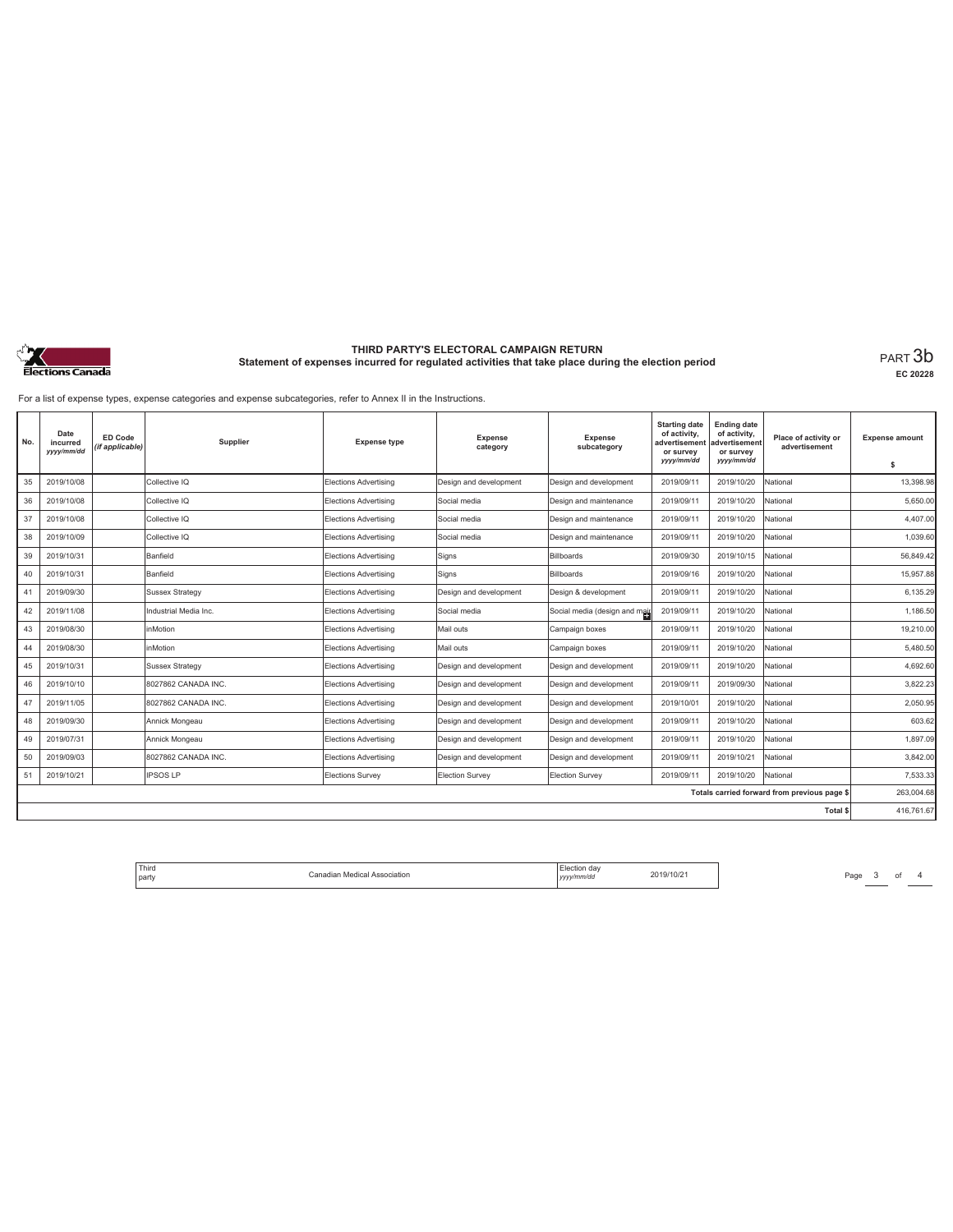

# **THIRD PARTY'S ELECTORAL CAMPAIGN RETURN Statement of expenses incurred for regulated activities that take place during the election period** PART 3b

**EC 20228**

For a list of expense types, expense categories and expense subcategories, refer to Annex II in the Instructions.

| No. | Date<br>incurred<br>yyyy/mm/dd | ED Code<br>(if applicable) | Supplier                              | <b>Expense type</b>   | Expense<br>category    | <b>Expense</b><br>subcategory | <b>Starting date</b><br>of activity,<br>advertisement<br>or survey<br>yyyy/mm/dd | <b>Ending date</b><br>of activity,<br>advertisement<br>or survey<br>yyyy/mm/dd | Place of activity or<br>advertisement        | <b>Expense amount</b><br>\$ |
|-----|--------------------------------|----------------------------|---------------------------------------|-----------------------|------------------------|-------------------------------|----------------------------------------------------------------------------------|--------------------------------------------------------------------------------|----------------------------------------------|-----------------------------|
| 52  | 2019/12/16                     |                            | Genumark Promotional Merchandise Inc. | Elections Advertising | Advertising            | Other (English t-shirts)      | 2019/09/11                                                                       | 2019/10/20                                                                     | National                                     | 5,296.31                    |
| 53  | 2019/12/24                     |                            | Genumark Promotional Merchandise Inc. | Elections Advertising | Advertising            | Other (French t-shirts)       | 2019/09/11                                                                       | 2019/10/20                                                                     | National                                     | 3,875.85                    |
| 54  | 2019/10/31                     |                            | <b>Sussex Strategy</b>                | Elections Advertising | Design and development | Design and development        | 2019/10/01                                                                       | 2019/10/20                                                                     | National                                     | 1,263.05                    |
| 55  | 2019/09/30                     |                            | Industrial Media Inc.                 | Elections Advertising | Design and development | Design and development        | 2019/09/11                                                                       | 2019/09/30                                                                     | National                                     | 2,503.52                    |
| 56  | 2019/10/31                     |                            | Industrial Media Inc.                 | Elections Advertising | Design and development | Design and development        | 2019/09/11                                                                       | 2019/10/21                                                                     | National                                     | 937.72                      |
|     |                                |                            |                                       |                       |                        |                               |                                                                                  |                                                                                |                                              |                             |
|     |                                |                            |                                       |                       |                        |                               |                                                                                  |                                                                                |                                              |                             |
|     |                                |                            |                                       |                       |                        |                               |                                                                                  |                                                                                |                                              |                             |
|     |                                |                            |                                       |                       |                        |                               |                                                                                  |                                                                                |                                              |                             |
|     |                                |                            |                                       |                       |                        |                               |                                                                                  |                                                                                |                                              |                             |
|     |                                |                            |                                       |                       |                        |                               |                                                                                  |                                                                                |                                              |                             |
|     |                                |                            |                                       |                       |                        |                               |                                                                                  |                                                                                |                                              |                             |
|     |                                |                            |                                       |                       |                        |                               |                                                                                  |                                                                                |                                              |                             |
|     |                                |                            |                                       |                       |                        |                               |                                                                                  |                                                                                |                                              |                             |
|     |                                |                            |                                       |                       |                        |                               |                                                                                  |                                                                                |                                              |                             |
|     |                                |                            |                                       |                       |                        |                               |                                                                                  |                                                                                |                                              |                             |
|     |                                |                            |                                       |                       |                        |                               |                                                                                  |                                                                                |                                              |                             |
|     |                                |                            |                                       |                       |                        |                               |                                                                                  |                                                                                | Totals carried forward from previous page \$ | 416,761.67                  |
|     |                                |                            |                                       |                       |                        |                               |                                                                                  |                                                                                | Total \$                                     | 430,638.12                  |

| ' Third<br>party | MAation<br>Association<br>,,,,,,,,,,<br>. | da»<br>v/mm/da | 11/12 |
|------------------|-------------------------------------------|----------------|-------|
|                  |                                           | ,,,,           |       |

Page 4 of 4